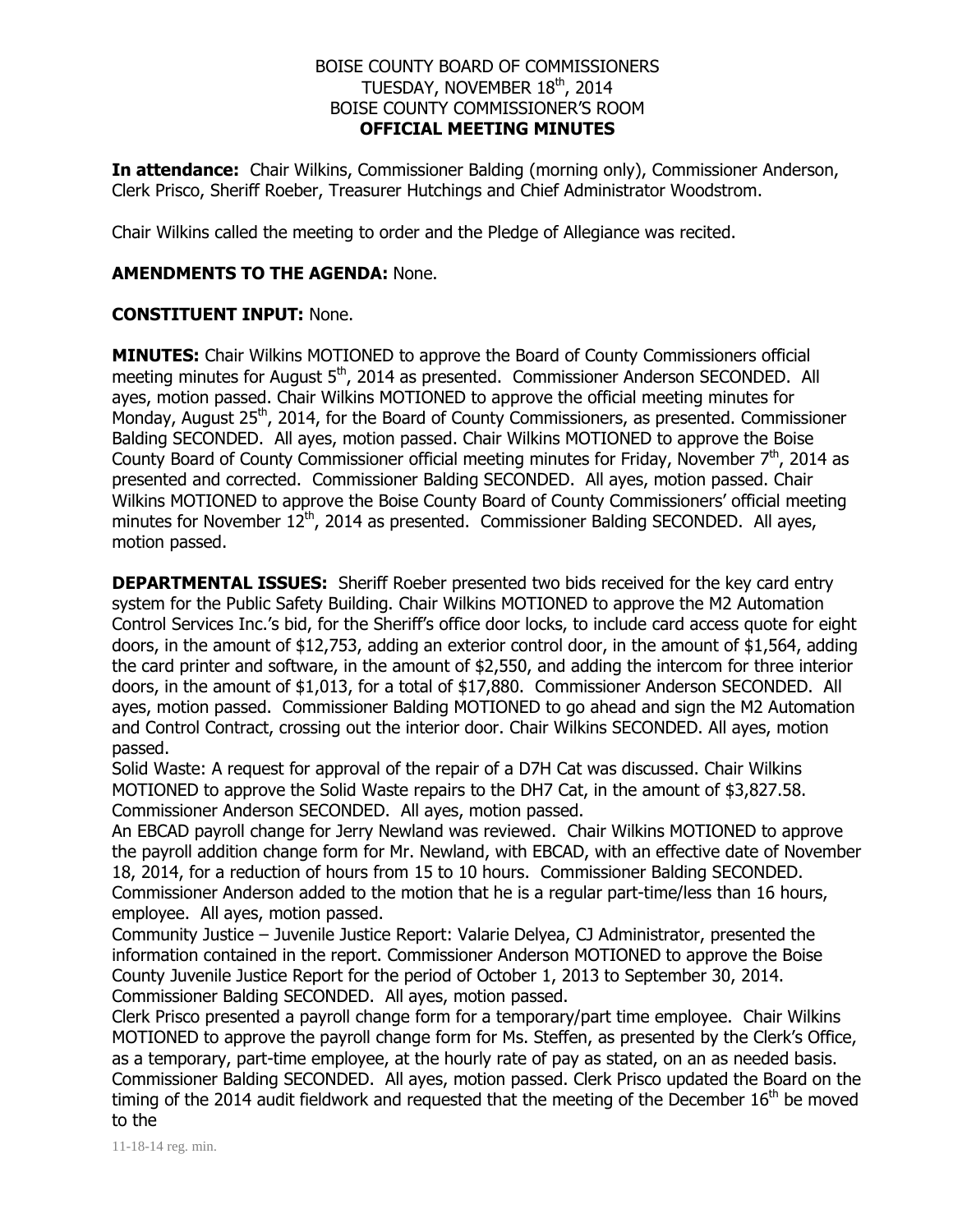Public Safety Building, as the auditors will be in the Commissioners' Room. Treasurer Hutchings presented a request for tax cancellation. Commissioner Anderson MOTIONED to approve tax cancellation for parcel MH09NO4E570060, for taxes, certs and fees in the amount of \$349.16. Commissioner Balding SECONDED. All ayes, motion passed.

**CONTRACTS/AGREEMENTS/GRANTS:** Sheriff Roeber presented the Equitable Sharing Agreement to the Board agreement with an amount of \$836.56. Chair Wilkins MOTIONED to sign the Equitable Sharing Agreement and Certification, as presented by the Sheriff's Office, on the program for sharing the funds from (drug) seizures. Commissioner Balding SECONDED. Commissioner Anderson stated this is an extension of an existing annual agreement. All ayes, motion passed.

Sheriff Roeber discussed a request to apply for a grant from the Idaho State Liquor Division, in the amount of \$1,749, to be used to purchase the "Fatal Vision Program" goggles that simulate the feeling of alcohol.

**DEMAND WARRANTS:** Chair Wilkins MOTIONED to approve the demand warrant to reimburse Sandi Seibel, as presented, in the amount of \$9.49. Commissioner Balding SECONDED. All ayes, motion passed.

# **INDIGENT:** None.

**WOODY BIOMASS AND RC&D:** Rick Brennaman, Woody Biomass Project, gave an update on the project and also provided the Board with an update on the Gem Forest Product and how it might impact Boise County. Sharon Pratt, RC&D Executive Director, gave an update on RC&D and the Boise Forest Coalition.

# **MISCELLANEOUS & CORRESPONDENCE:**

- Foothills Plan discussion Commissioner Anderson gave an update. The final document (plan) should be ready by December  $10<sup>th</sup>$ . Commissioner Anderson gave an update on the internal controls project.
- Commissioner Discussion/Committee Reports: Commissioner Anderson attended a meeting on the Snow Grooming Program. The local snowmobile club has some excess funds and there was talk about signage as the best way to serve the snowmobilers with limited resources.

Chair Wilkins attended the Region IV Central District Health Department meeting and reported to the others.

Commissioner Anderson discussed the underlying statute for the Auditor/Treasurer Quarterly Report, citing I.C. 31-1611.

Commissioner Anderson discussed financial internal controls between departments. Commissioner Balding discussed when she was the County Treasurer and the past A/C procedure.

Commissioner Anderson drafted a letter to Centra. Chair Wilkins MOTIONED to sign the letter to the Vice President and Chief Engineer for Centra Consulting, thanking them for their interest, on behalf of the County, on the courthouse remodel. Commissioner Anderson SECONDED. All ayes, motion passed.

- Issue Tracking: The Board discussed items on the issue tracking document and made updates.
- Commissioner Balding MOTIONED to approve, as Boise County Commissioners, the ballot concerning Valley County's appointment of Commissioner Hasbrook, to the Central District Health Board, for the term ending June 30, 2020. Chair Wilkins SECONDED. All ayes, motion passed. Commissioner Balding stated her term will end this December  $12<sup>th</sup>$ .
- ID Power Notices of Modified Procedures: no action required.